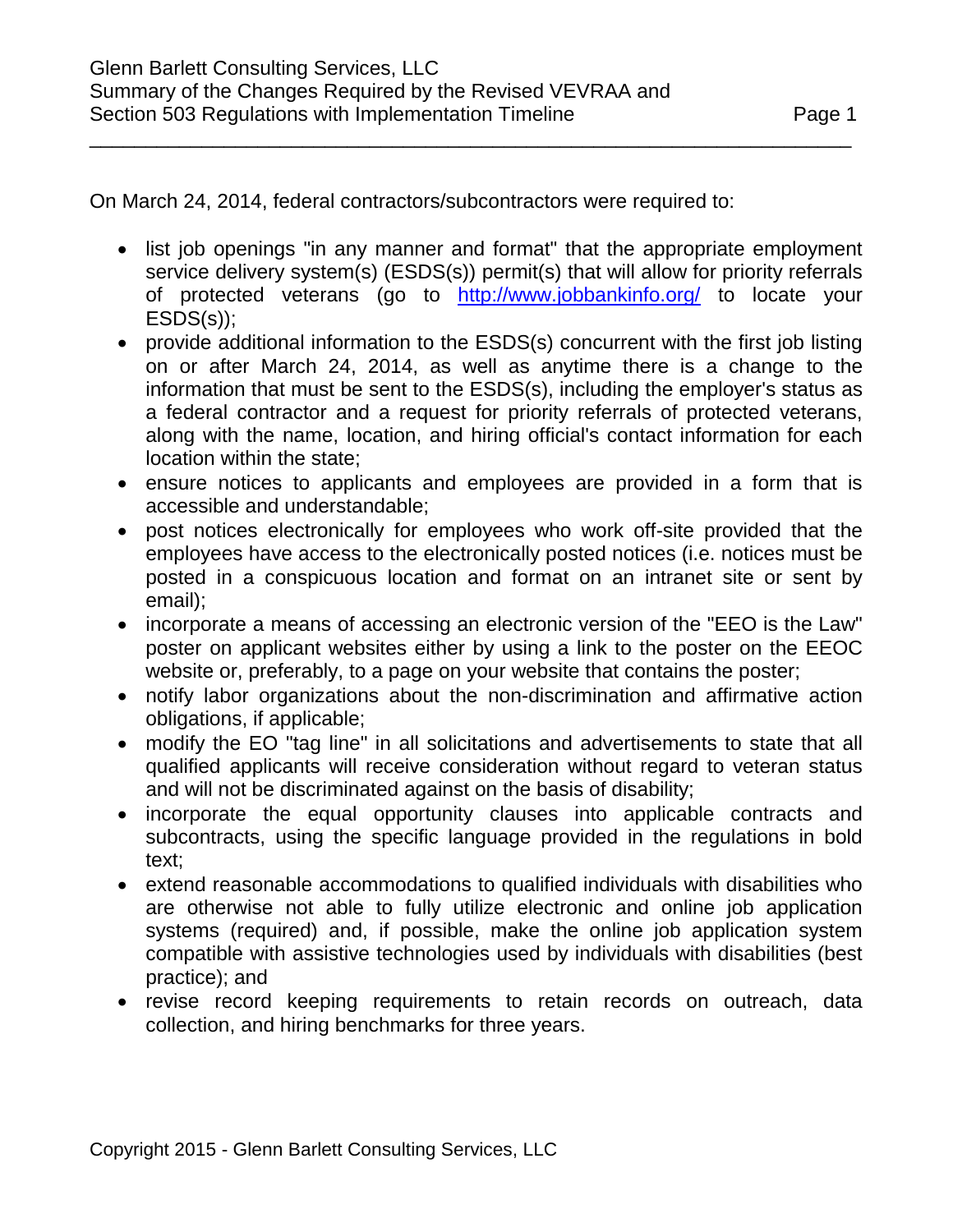On the first day of the AAP year following March 24, 2014, federal contractors/ subcontractors are required to:

\_\_\_\_\_\_\_\_\_\_\_\_\_\_\_\_\_\_\_\_\_\_\_\_\_\_\_\_\_\_\_\_\_\_\_\_\_\_\_\_\_\_\_\_\_\_\_\_\_\_\_\_\_\_\_\_\_\_\_\_\_\_\_\_\_\_\_\_

- begin providing pre-offer and post-offer invitations to self-identify as a protected veteran;
- begin providing pre-offer and post-offer invitations to self-identify as an individual with a disability using the OMB approved form provided by the OFCCP;
- revise the policy statement to indicate "the top U.S. executive's (such as the CEO or the President of the U.S. Division of a foreign company) support for the contractor's affirmative action program…", if needed;
- send written notification of company policy related to your affirmative action efforts to all subcontractors, request their cooperation, and retain documentation;
- undertake appropriate outreach and positive recruitment activities;
- document and review, on an on-going basis, the outreach and recruitment efforts made to identify and recruit qualified protected veterans and individuals with disabilities, evaluate the effectiveness of the efforts, document the evaluations, identify and implement alternative methods if the efforts are not effective, and retain the records for three years;
- incorporate the AA policy in your policy manual, or make it otherwise available to employees;
- notify union officials of the AA policy, if applicable;
- design and implement a self-audit and internal reporting system, document all actions taken to comply with the audit and reporting requirements, undertake any necessary action to bring the AAP into compliance if the AAP is found to be deficient, and retain the documentation for the current and prior AAP years;
- begin collecting and periodically reviewing data on protected veteran status from applicants and hires (i.e. all positions, external/internal and competitive/noncompetitive), and retain the records for three years;
- begin collecting and periodically reviewing data on disability status from applicants and hires (i.e. all positions, external/internal and competitive/noncompetitive) and retain the records for three years;
- establish a benchmark for hiring protected veterans and retain the records for three years; and
- apply the utilization goal for individuals with disabilities to each job group in the workforce (or to the entire workforce for contractors with 100 or fewer employees).